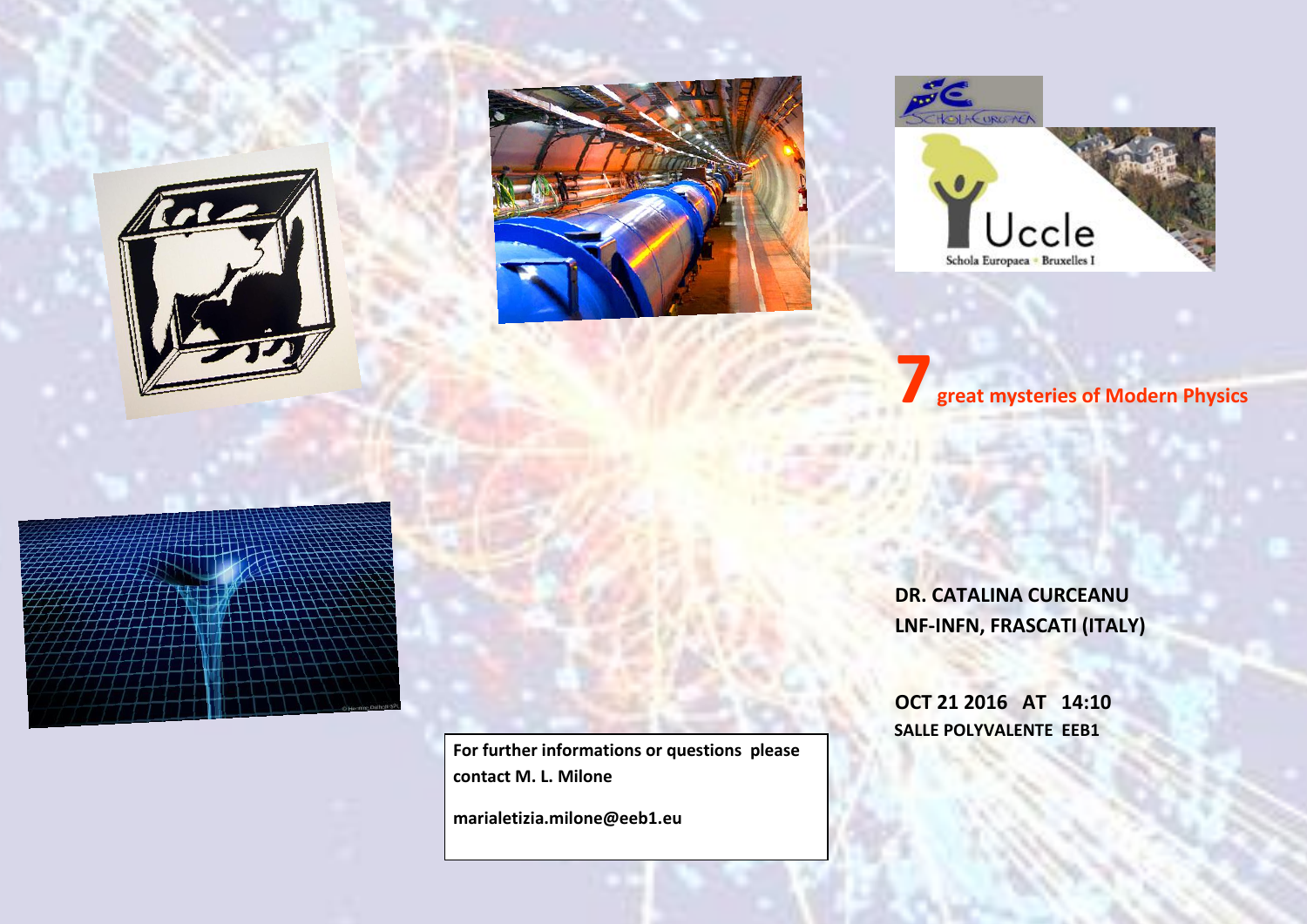**INFN Istituto Nazionale** di Fisica Nucleare

## **7** great mysteries of science

 Is there anything left to do for the next generations of researchers in fundamental physics?

We shall answer this provocative question by discussing seven major unsolved mysteries of Modern Physics, just to show to the next generation that there are many important things to be done in science, in physics in particular.

 We will discuss items ranging from dark matter and energy, to the interior of black hole and the intimate structure of a neutron star, and explore the Schrodinger cat paradox, to end with something we know exists, but do not know how large it is: neutrino masses, and with something else we do not even know exists: one or more parallel Universes.

This is the best moment to study science!





## Catalina Curceanu

Dr Catalina Curceanu graduated in physics with the highest qualification in Bucharest and obtained her PhD Summa cum Laude in experimental particle and nuclear physics within the OBELIX experiment at world renowned particle laboratory CERN in Geneva. Since 1992 she has lived in Italy and worked at the Italys National Institute of Nuclear Physics, Laboratori Nazionali di Frascati. She leads a research team performing nuclear and fundamental physics experiments on the DAFNE collider at Frascati and also at the underground laboratory of Gran Sasso. Her team participates in experiments performed at CERN in Geneva and J-PARC in Japan. Dr Curceanu is an author of more than 200 scientific papers in international journals and has obtained prestigious international awards, including ( in 2015) those from the FQXI and from the John Templeton foundations for her studies in quantum physics. She is heavily engaged in science outreach. Her book From Black Holes to Hadron Therapy. A Journey into Modern Physics reflects her passion to explain beauty and importance of science.